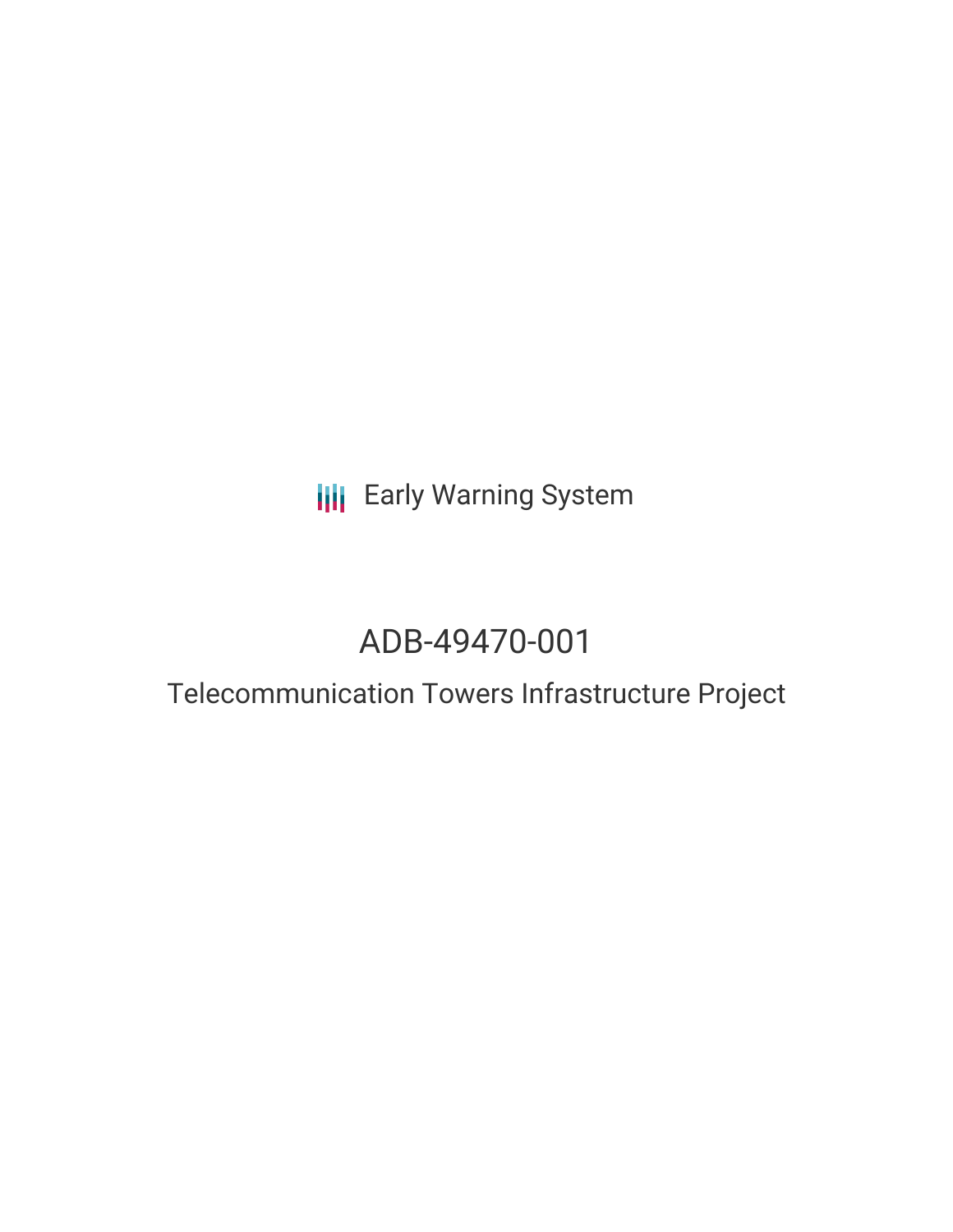

## **Quick Facts**

| <b>Countries</b>               | Myanmar                                    |
|--------------------------------|--------------------------------------------|
| <b>Financial Institutions</b>  | Asian Development Bank (ADB)               |
| <b>Status</b>                  | Approved                                   |
| <b>Bank Risk Rating</b>        | B                                          |
| <b>Voting Date</b>             | 2016-11-07                                 |
| <b>Borrower</b>                | Government of Republic of Union of Myanmar |
| <b>Sectors</b>                 | Communications                             |
| <b>Investment Type(s)</b>      | Loan                                       |
| <b>Investment Amount (USD)</b> | $$50.00$ million                           |
| <b>Loan Amount (USD)</b>       | $$50.00$ million                           |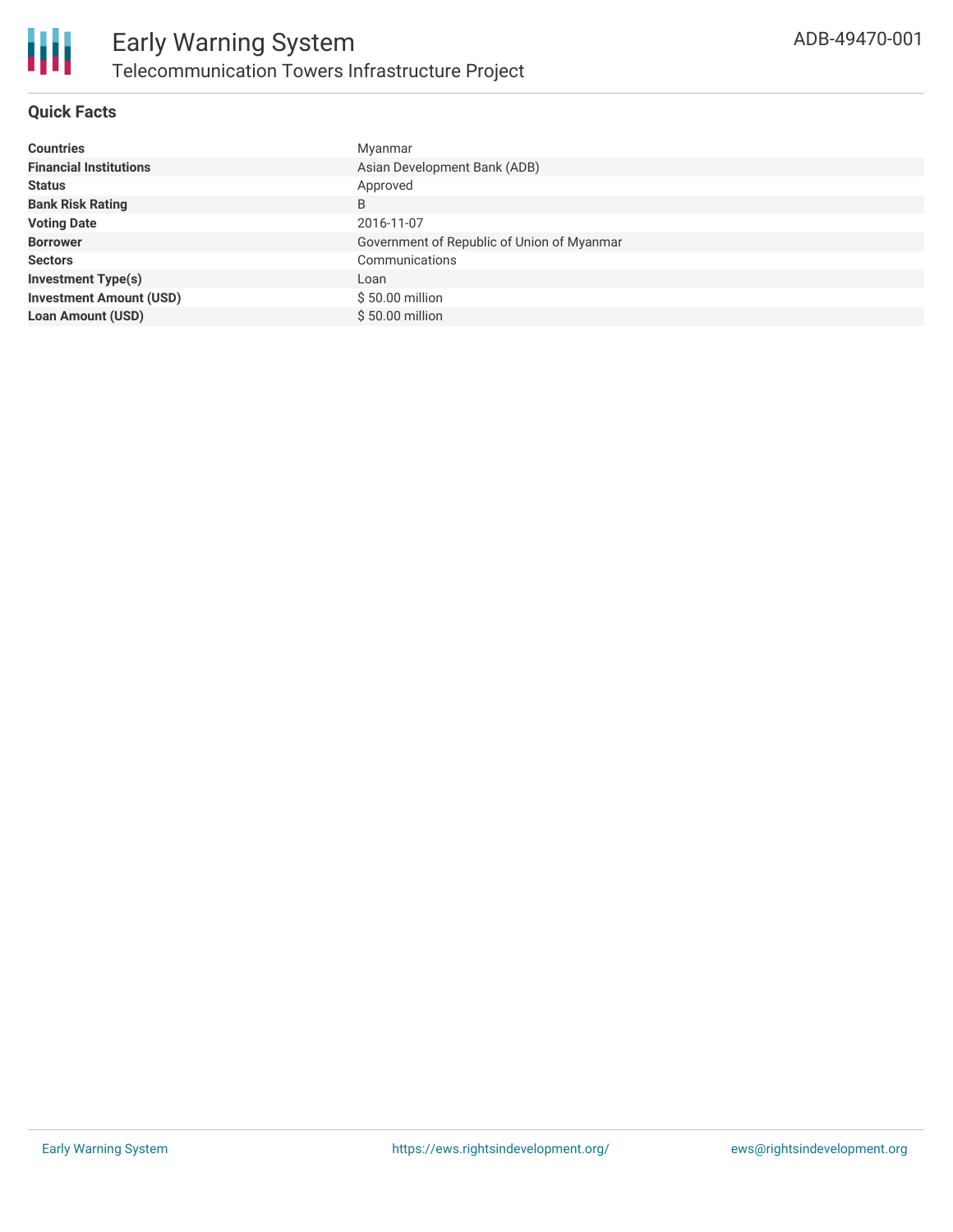

### **Project Description**

According to ADB website, the project consists of roll-out of up to 5,000 towers across the country that are critical in enabling telecom operators to provide a full range of mobile and data services in Myanmar. IGT is the largest towerco in Myanmar with a proven track record of successful operation and effective execution.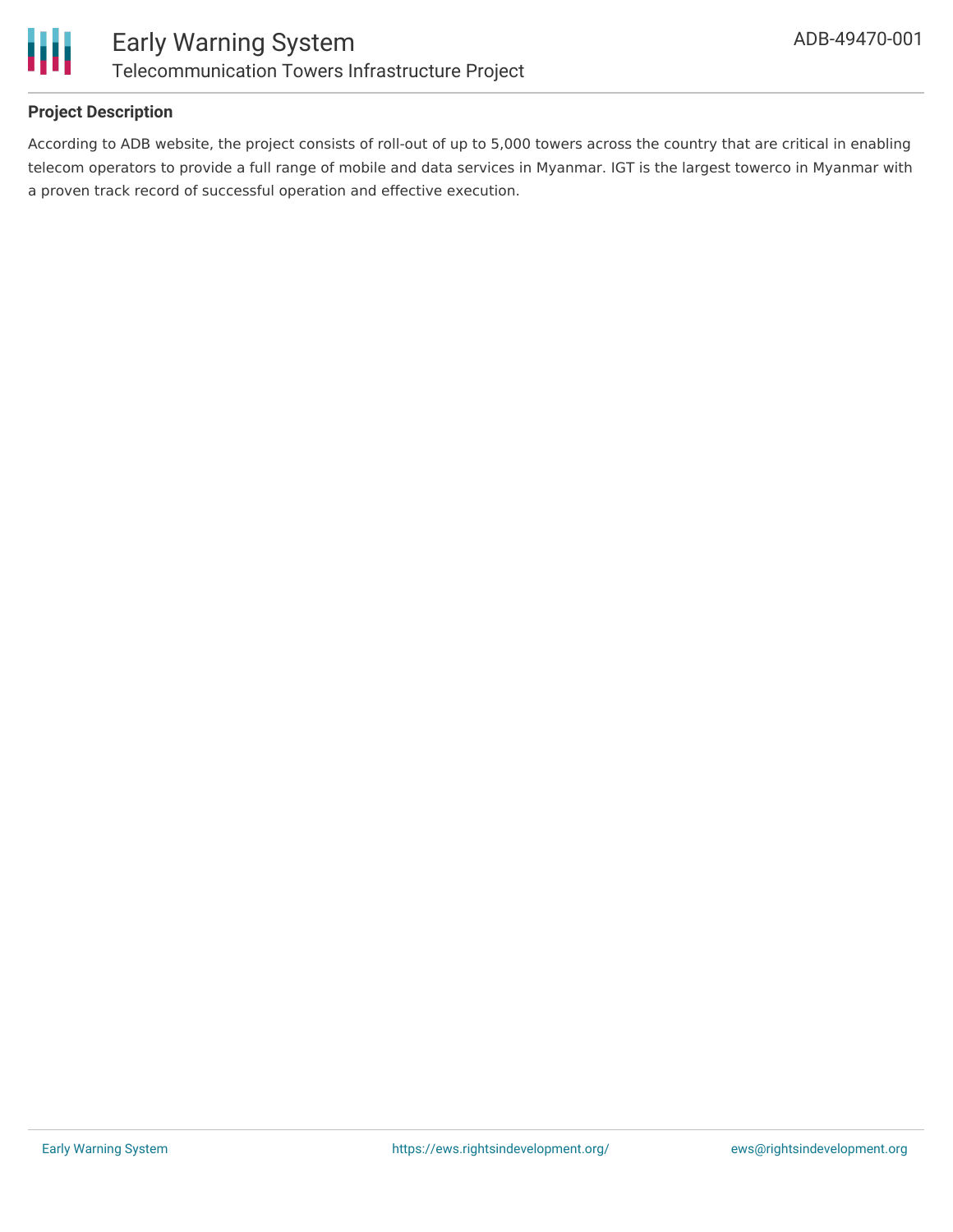

#### **Investment Description**

Asian Development Bank (ADB)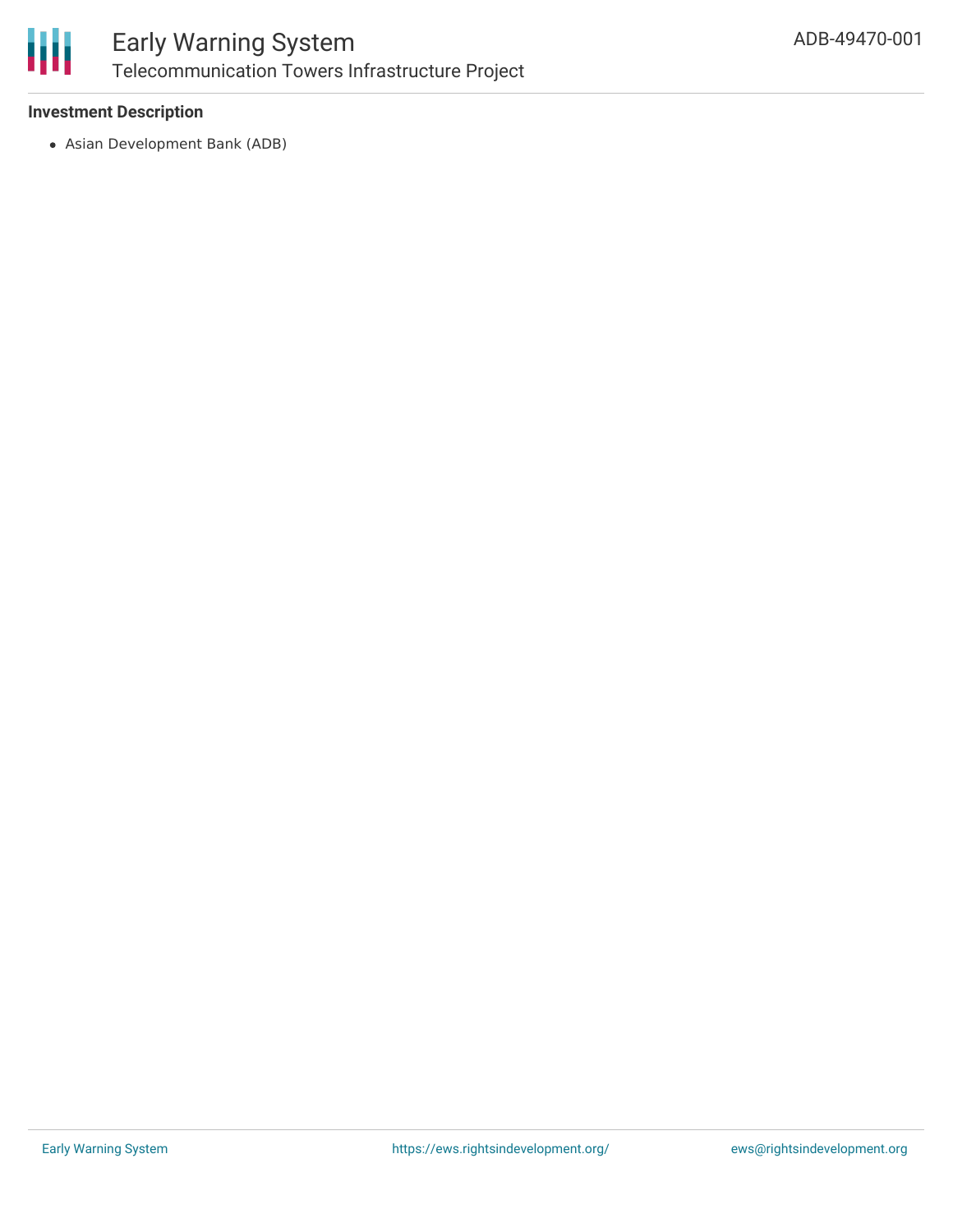

#### **Contact Information**

Project Officer: Hong, Won Myong Private Sector Operations Department No contact information provided at the time of disclosure.

#### ACCOUNTABILITY MECHANISM OF ADB

The Accountability Mechanism is an independent complaint mechanism and fact-finding body for people who believe they are likely to be, or have been, adversely affected by an Asian Development Bank-financed project. If you submit a complaint to the Accountability Mechanism, they may investigate to assess whether the Asian Development Bank is following its own policies and procedures for preventing harm to people or the environment. You can learn more about the Accountability Mechanism and how to file a complaint at: http://www.adb.org/site/accountability-mechanism/main